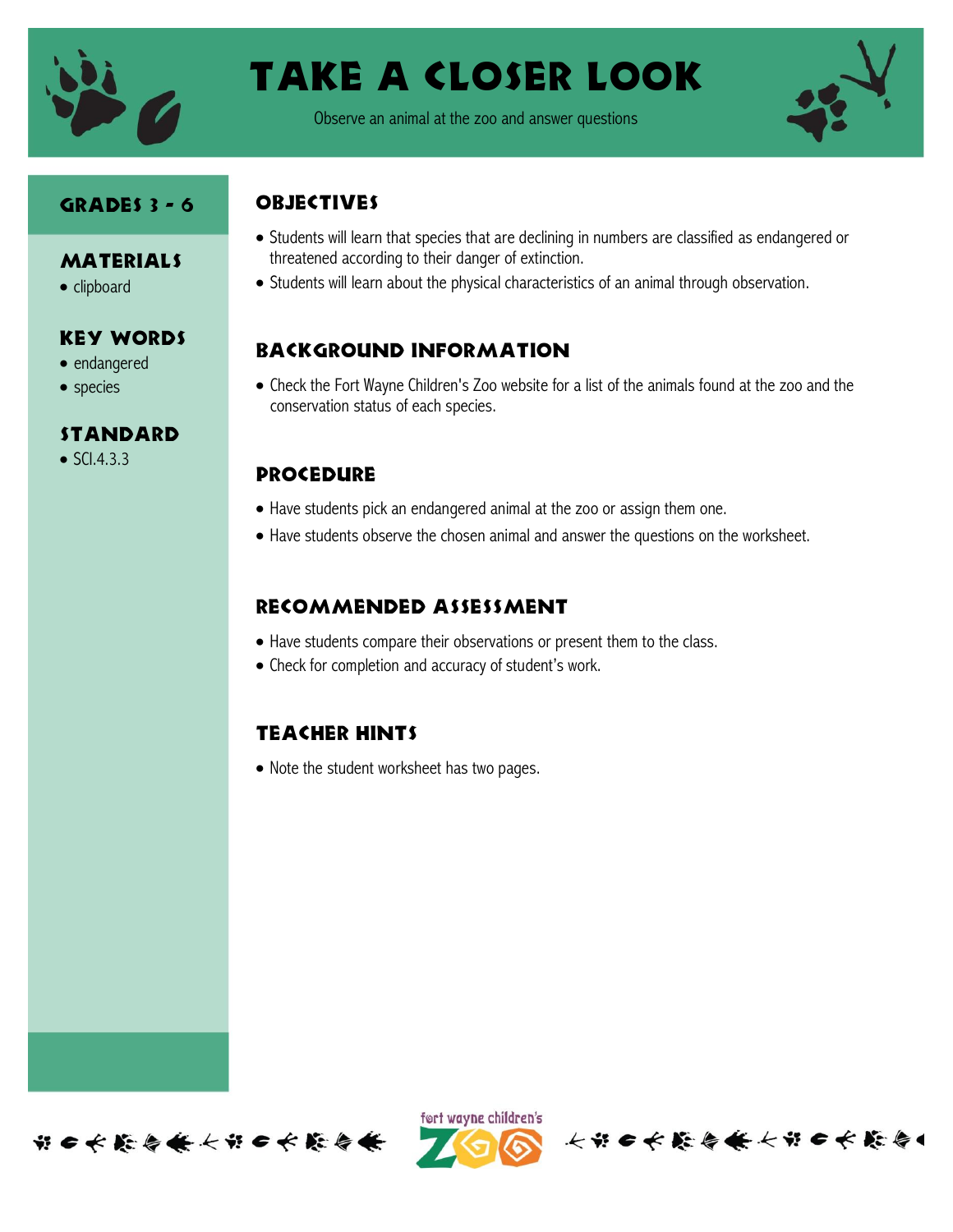

## KE A CLOSER LOOK

Observe an animal at the zoo and answer the following questions.

- 1. Guess how much your animal weighs (in pounds or kilograms). If it has a tail, quess the length of the tail (in feet or meters). 2. How does the animal move from place to place?\_\_\_\_\_\_\_\_\_\_\_\_\_\_\_\_\_\_\_\_\_\_\_\_\_\_\_\_\_\_\_\_ How many arms does it have?\_\_\_\_\_\_\_\_\_\_\_\_\_\_\_\_\_\_\_\_\_\_\_\_\_\_\_\_\_\_\_\_\_\_\_\_\_\_\_\_ How many legs?\_\_\_\_\_\_\_\_\_\_\_\_\_\_\_\_\_\_\_\_\_\_\_\_\_\_\_\_\_\_\_\_\_\_\_\_\_\_\_\_\_\_\_\_\_\_\_\_\_ How many wings? How many fins?\_\_\_\_\_\_\_\_\_\_\_\_\_\_\_\_\_\_\_\_\_\_\_\_\_\_\_\_\_\_\_\_\_\_\_\_\_\_\_\_\_\_\_\_\_\_\_\_\_\_
- 3. Watch your animal for 10 minutes. Make tally marks to show how often it does the following:
	- A. Walks \_\_\_\_\_\_\_\_\_\_\_\_\_\_\_\_\_\_\_\_\_\_\_\_\_\_\_\_\_ B. Runs \_\_\_\_\_\_\_\_\_\_\_\_\_\_\_\_\_\_\_\_\_\_\_\_\_\_\_\_\_
	- C. Lies down \_\_\_\_\_\_\_\_\_\_\_\_\_\_\_\_\_\_\_\_\_\_\_\_\_\_
	- D. Eats \_\_\_\_\_\_\_\_\_\_\_\_\_\_\_\_\_\_\_\_\_\_\_\_\_\_\_\_\_\_
	- E. Drinks \_\_\_\_\_\_\_\_\_\_\_\_\_\_\_\_\_\_\_\_\_\_\_\_\_\_\_\_\_
	- F. Grooms itself \_\_\_\_\_\_\_\_\_\_\_\_\_\_\_\_\_\_\_\_\_\_\_\_
	- G. Grooms another animal
	- H. Makes a sound \_\_\_\_\_\_\_\_\_\_\_\_\_\_\_\_\_\_\_\_\_\_\_
	- I. Yawns \_\_\_\_\_\_\_\_\_\_\_\_\_\_\_\_\_\_\_\_\_\_\_\_\_\_\_\_\_
	- K. Looks at people\_\_\_\_\_\_\_\_\_\_\_\_\_\_\_\_\_\_\_\_\_\_